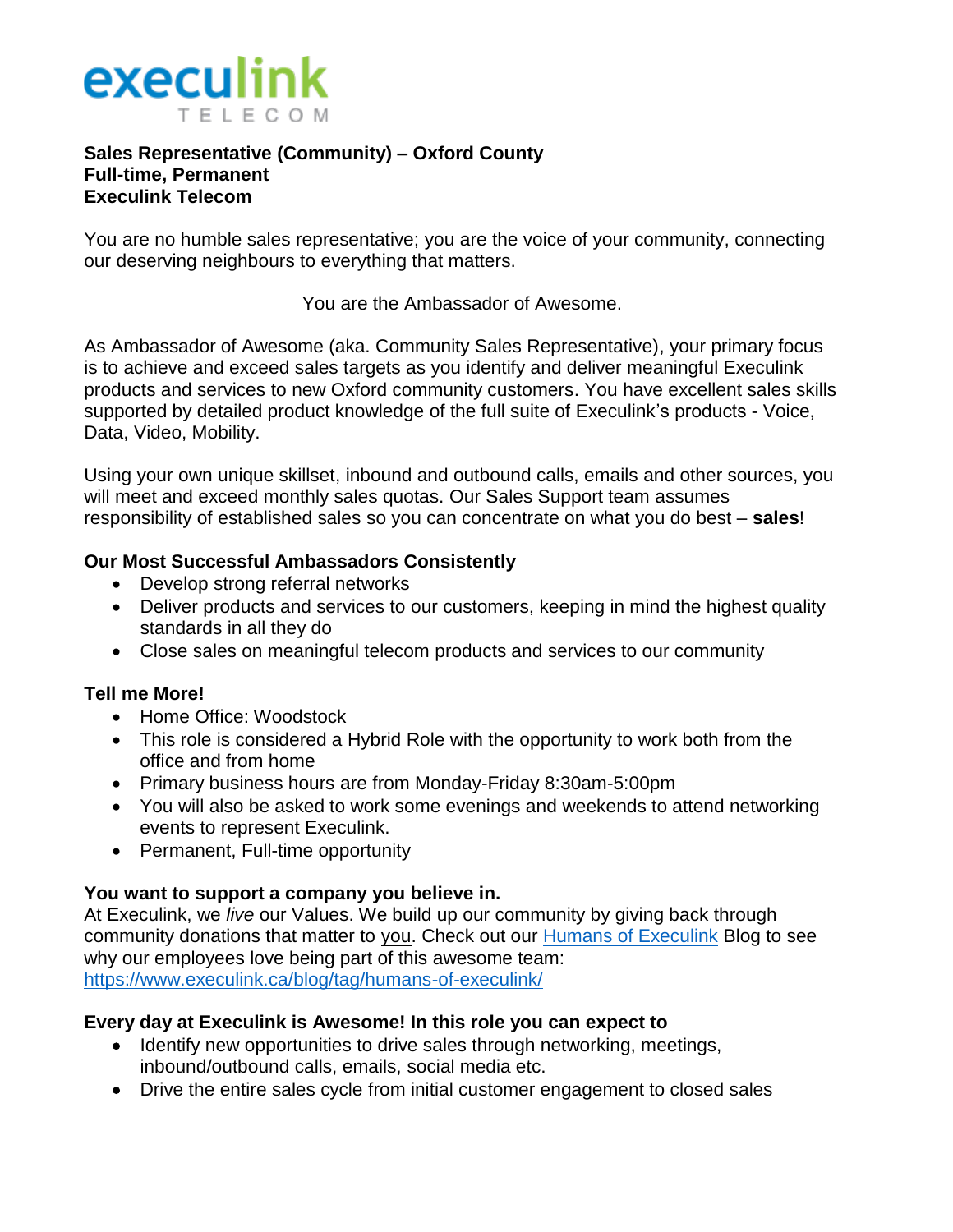# execulink T F I F C O M

- Accountable for sales planning, strategy development and plan implementation
- Maximize sales opportunities with every new customer by performing a needs assessment while using Execulink's selling techniques and company programs
- Maintain knowledge of competition's offerings, strategies, and plans
- Aggressively work outbound call campaigns to exceed corporate targets
- Be "Execulink" in your territory. Actively network in the community. This will require working outside of standard hours including evenings and weekends to attend industry trade shows, Chamber of Commerce and community events, and other as required
- Participate in company and team provided training, coaching, and meetings

## **When it Comes to Perks and Benefits, we've got you Covered!**

- Use of a company laptop and cell-phone
- Generous benefits package including medical, dental, vision and retirement savings as well as participation in a Health and wellness program.
- An employee discount plan for Execulink services, a tuition reimbursement program and interest free computer loans are also available.

### **As an Accomplished Sales Representative, you bring**

- University degree or college diploma, with a focus in Business, preferred
- Demonstrated success as a top sales performer in a commission based environment
- Preference will be given to candidates with telecommunications industry experience
- Experience working with Customer Relationship Management (CRM) applications
- Demonstrated proficiency in a Windows PC environment, combined with demonstrated keyboarding and data entry abilities; proficient within the Microsoft Office Suite including Word, Excel, and Outlook
- Valid Class G Driver's License and your own reliable vehicle
- *Execulink requires successful candidates to provide proof of COVID-19 vaccinations as approved for use by Health Canada*

## **Ready to Start an Awesome new Career?**

- In your cover letter, tell us why you would be the next great addition to our team
- Submit your cover letter and resume to [work@execulinktelecom.ca](mailto:work@execulinktelecom.ca)

## **About Us**

At Execulink Telecom, the largest locally owned independent telecom company in Southwestern Ontario, our only goal is to enhance your lifestyle at home, work and play. As we grow rapidly, we have an unwavering commitment to continue to build a positive team, with a friendly, family spirited approach. The selection of exceptional talent is important to us! When you join Execulink, you're joining a team that's focused on not only providing an AWESOME experience to our customers, but to our employees as well. We live and breathe our Mission, Vision and Values, and are searching for individuals who are excited to contribute and do the same!